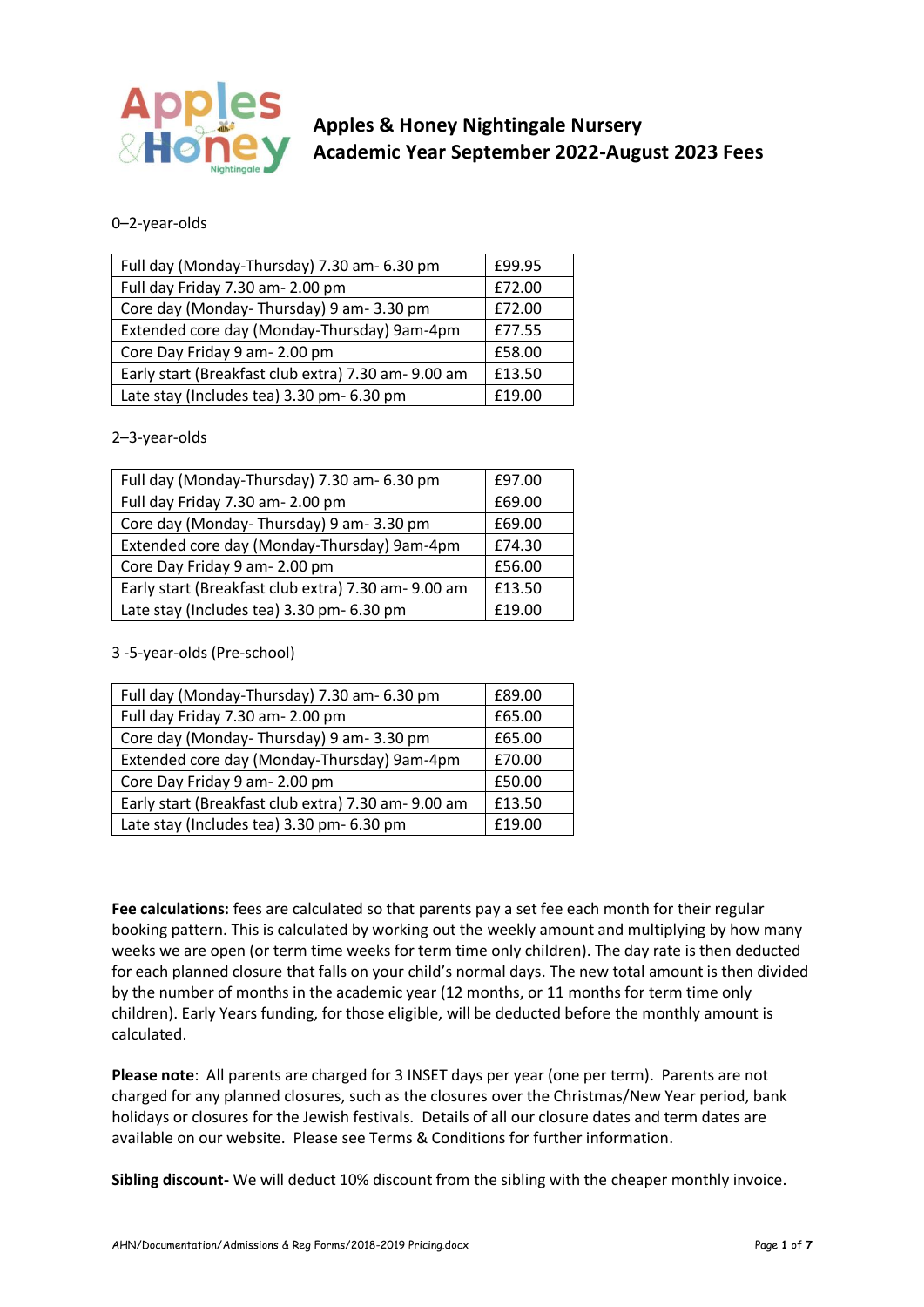

**Additional ad hoc sessions**: Are charged at the normal daily rate plus £5.00 (except the breakfast club which is charged at £12.50)

**Funding & Funded Children**: Apples & Honey Nightingale Nursery will be offering the universal 15 hours of childcare and the additional 15 hours (30 Hour Offer) for eligible working families in the term after a child's third birthday, se[e www.childcarechoices.gov.uk](http://www.childcarechoices.gov.uk/) for further information regarding 30-hour funding. You may draw down your funding for the universal 15 hour or extended 30 Hour entitlement at Apples & Honey Nightingale, but because of the type of provision, services over and above the minimum required by the Early Years Foundation Stage, and the model of childcare we offer, there will be an additional services charge for your nursery place. Please contact the nursery for further details.

In deciding whether to accept 2 year old children with council funding, we look at the full expected picture over the 3 year period that the child may spend at the nursery, until he or she goes to school. If the child is unlikely to receive funding as a 3 and 4 year old and / or the family cannot commit to paying the nursery fees, then we are unlikely to be able to accept this child, as we do not have the financial resources to subsidise places.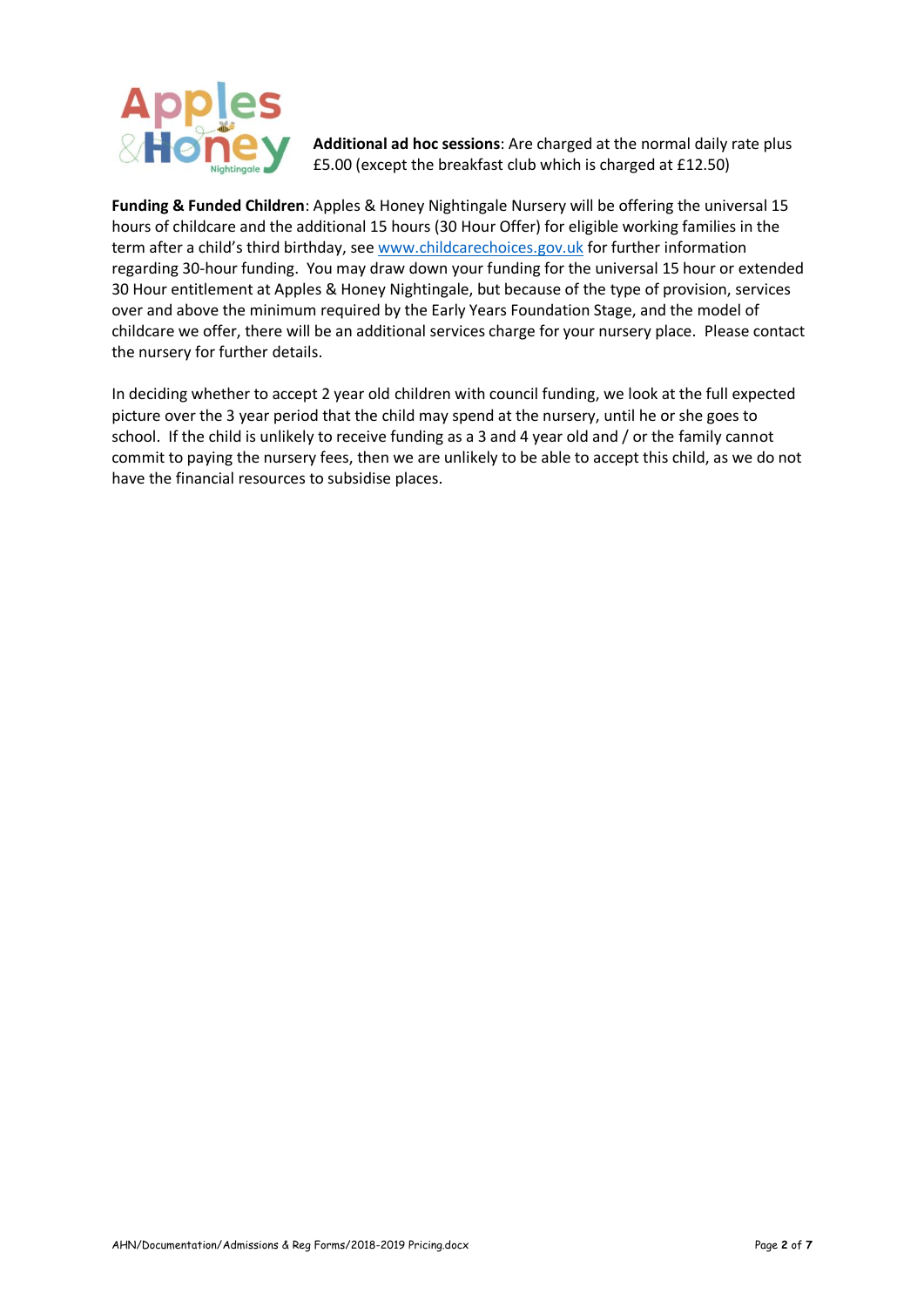

**Apples & Honey Nightingale Nursery School ("the Nursery") Terms and Conditions**

#### **Application, Registration and Fees**

A signed and fully completed application form together with a non-refundable Registration Fee of £50 is required prior to confirmation of a place. Registration does not guarantee a place for the start date or sessions requested.

A minimum of three full day sessions (9:00-3:30) (priority given for four full day sessions) must be reserved in advance of placement

A deposit of £500 is required on acceptance of a placement. Once we have accepted your deposit, and you have returned the completed acceptance form, your child's place is guaranteed. Deposits are refunded up to 4 weeks after the last month of your child's attendance, subject to all fees and other liabilities to the Nursery having been paid in full; and providing the relevant notice periods have been adhered to.

The deposit must be paid within two weeks of a written offer of a place at the Nursery, if the deposit is not received by the Nursery within two weeks of the date of our letter, the place may be withdrawn. If your child does not attend the Nursery for any reason once the place has been accepted, then the deposit is non-refundable.

Fees are payable monthly in advance by the 1st of each month.

Where a child's fee rate changes after a birthday, that reduction will take effect from the first day of the month following the birthday.

All reserved sessions & ad hoc / extra hours are to be paid for regardless of whether your child attends. Ad hoc sessions / extra hours / changes to sessions may only be booked / agreed with Management. No refunds can be given for sessions missed due to sickness, family holidays, enforced temporary closures.

Failure to meet payments may result in the termination of Nursery placement and forfeiture of any refund of fees. In such circumstances, the Nursery reserves the right to levy a 2% interest charge above the prevailing Bank of England Base Rate on outstanding fees. An additional charge of £50 may also be payable for recovery of outstanding sums.

Parents are held responsible for all outstanding fees. The Nursery is not liable for collections from third parties, e.g. University / colleges, voucher providers, grant funding agencies.

Fees are reviewed annually, and any increases notified to parents two months ahead of implementation.

Full time attending children are required to give at least 6 weeks' notice of leaving. Term time attending children must give a full term's notice in writing by the first day of the final term. If a child leaves without full notice, the deposit paid will be offset against any outstanding fees and invoice the balance.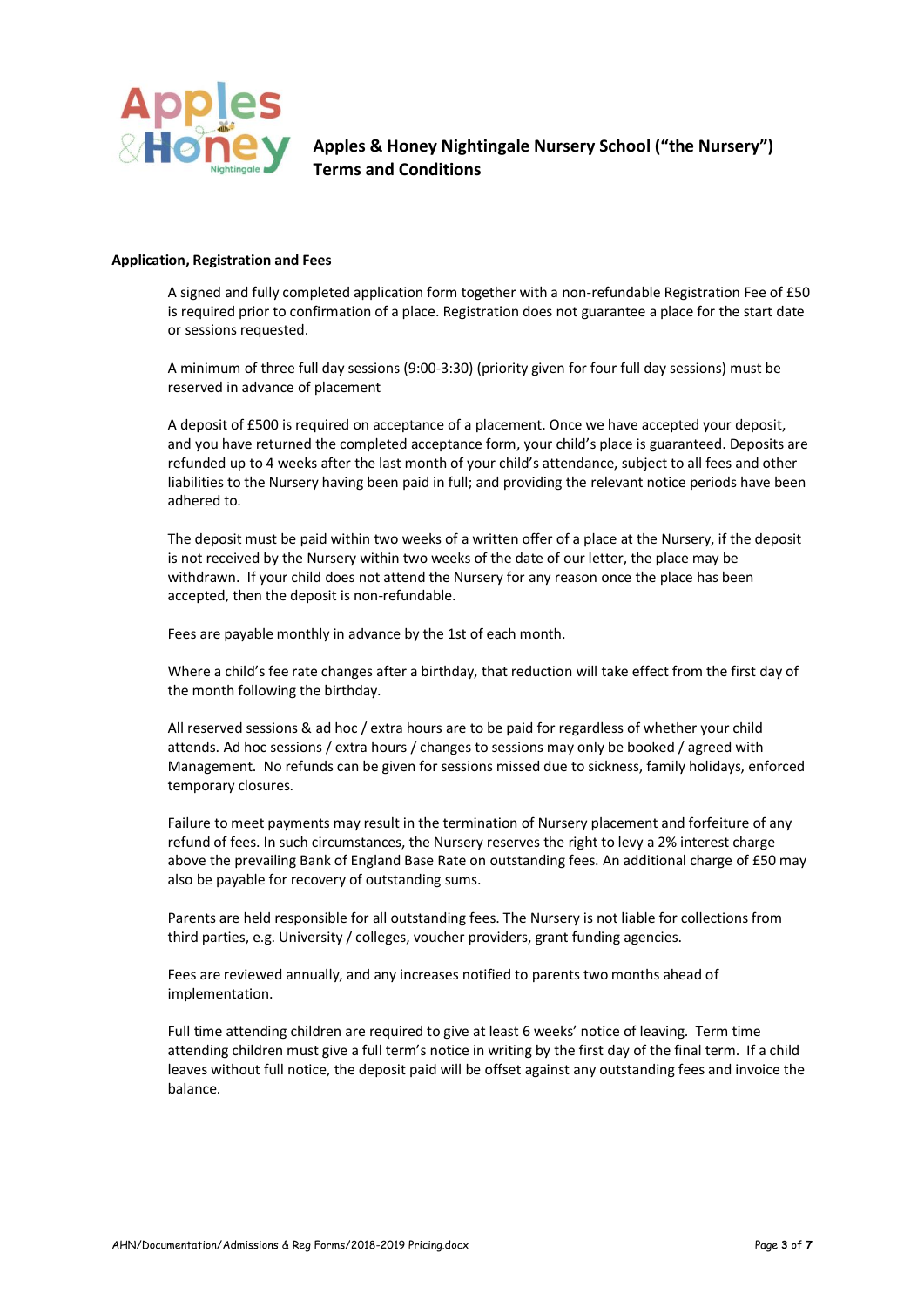

## **Information**

All the forms requesting information about you and your child must be completed BEFORE your child starts at AHN. We reserve the right to prevent a child starting at the Nursery if the forms have not been submitted.

In addition, parents are required to inform the Nursery of changes to any information included in the parent pack.

## **Late collections**

If a child is collected after the agreed time, a charge of £15 for the first quarter hour and £2 per minute thereafter may be imposed at the discretion of the Nursery Manager. Our hope is that we will not have to add this to anyone's invoice as exceptional circumstances will be taken into consideration.

Parents must inform the Nursery at the earliest instance if they are going to be late to pick up their child.

## **Hours of Operation**

AHN will operate Monday-Thursday from 07:30 -18.30 and Friday from 07:30 – 2:00 except for public and Jewish holidays and 3 staff training days per year. In addition, the Nursery closes over the Christmas week and last week in August. Details of our term dates are available on the website.

Children can be dropped off and picked up at any time in between these times, however the EYFS Curriculum begins promptly at 9:00.

If the Jewish holiday occurs on a week day then we will observe the practise of Nightingale House in terms of Nursery closures. In addition, we close at 2pm on the day prior to a festival to allow families to prepare for the festival, if it falls on a weekday. Please check the website for the specific dates of the festivals.

Fees are calculated based on the actual number of sessions attended by your child and we charge for 4 Inset days per year. We do not charge for public holidays, Jewish holidays and days when the Nursery is closed.

## **Illness and accidents**

In the event of an accident parents will be notified and are required to sign an accident report form.

Parents may be asked to withdraw their child from the Nursery in the event that they require special medical care or attention or are otherwise deemed not well enough to attend. AHN has a managing children with allergies or who are sick policy which we expect all parents and carers to adhere to.

**Please note that after diarrhoea or vomitting, parents are asked to keep children home for 48 hours.** All other illnesses are dealt with as per current HPA guidance.

Parents are obliged to inform the Nursery of any sickness, illness or allergies on registration of their child and any subsequent diagnosis. A Health Care Plan must be completed for medical care needs. The Nursery cannot accept responsibility for children contracting contagious diseases or infections.

#### **Termination / Cancellation / Change of sessions**

Full time attending children are required to give at least 6 weeks' notice to withdraw your child from the Nursery or to reduce previously agreed levels of attendance. Term time attending children must give a full term's notice in writing on the first day of the final term to withdraw your child from the Nursery or to reduce previously agreed levels of attendance.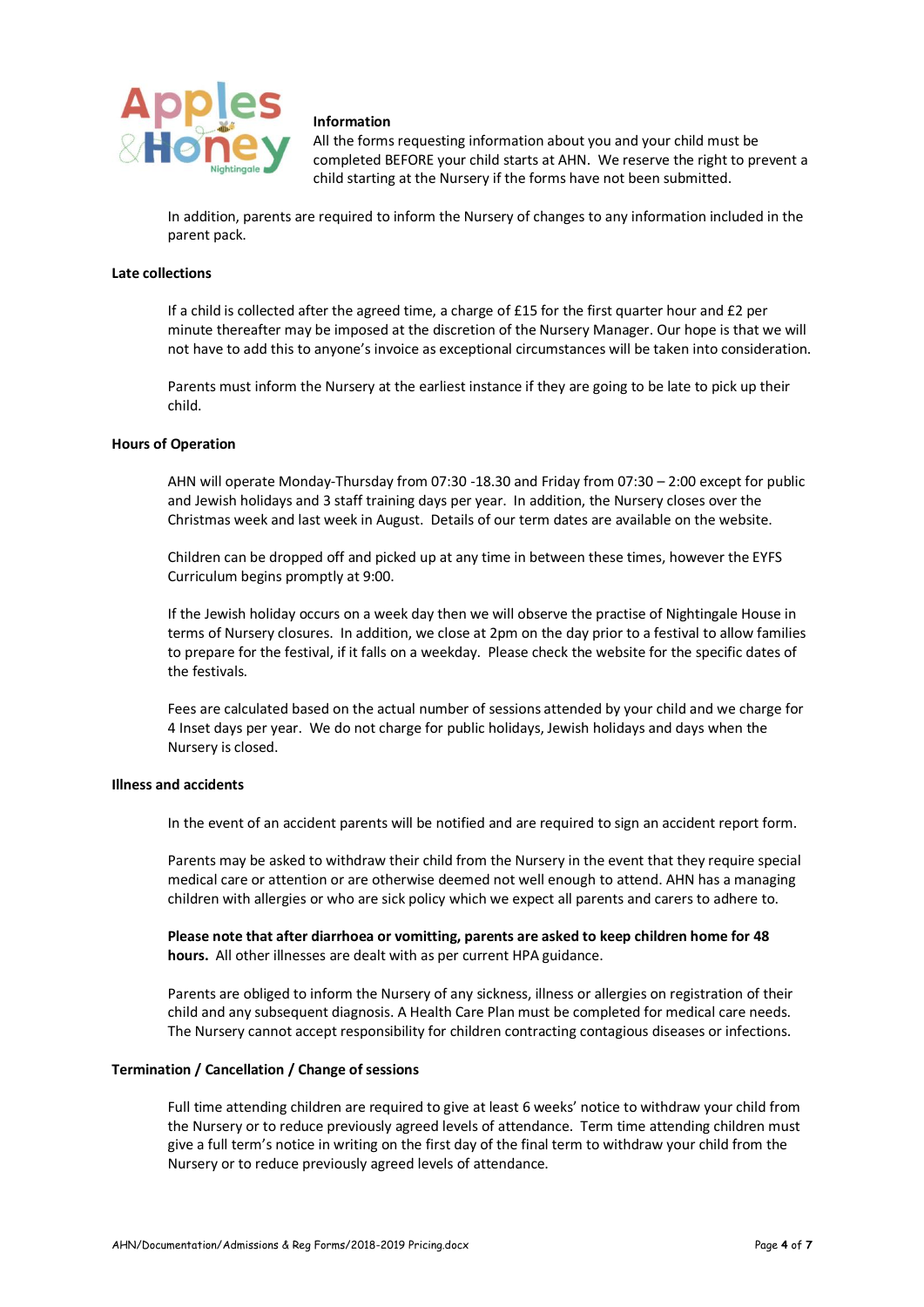

The Nursery reserves the right to terminate a placement if fees are not paid by the due date, if parents / carers fail to observe the Policies & Procedures of the Nursery, or a parent, carer or child displays abusive, threatening or otherwise inappropriate behaviour.

The Nursery reserves the right to terminate a placement if important information concerning or affecting your child is withheld or not communicated to Nursery management and staff in a timely manner.

The Nursery reserves the right to terminate the offer of part time places, giving priority to parents who want full time places. At least one month's notice will be given for the withdrawal of part time places. In any other circumstance of termination, the Nursery will provide two months' written notice to parents.

Should a mutually agreed start date be postponed by parents, the Nursery reserves the right to charge from the original start date as indicated on the Nursery application form / placement offer letter.

#### **Liability**

The Nursery does not accept responsibility for any loss or inconvenience suffered by parents arising directly or indirectly from a temporary closure of its premises or as a result of the non-admission of a child for any reason.

The Nursery cannot accept responsibility for children whilst in the care of their parents on its premises or on the Nightingale site.

#### **Personal Property and Belongings**

While staff will exercise all reasonable care to ensure that the children's belongings are not lost or damaged, the Nursery cannot be held responsible for any loss or damage that might otherwise occur.

We cannot accept any responsibility for any loss or damage of toys or comforters from home should children bring these to Nursery.

All items of clothing, including footwear, **must be clearly labelled by parents** prior to the child starting at the Nursery.

Prams / buggies are not permitted in the main building or allowed to block fire exits / escape routes in order to comply with Health & Safety and Fire Regulations. All buggies must be stored folded in the buggy store at the rear of the Nursery.

Sun hats are compulsory for all ages.

Children may wear any joggers, leggings, shorts, skirts with tops and sensible shoes that **protect toes**. We prefer children to not wear Crocs as accidents occur when they are wearing them.

Please dress your child appropriately for their day at Nursery weather wise and be aware that we will only change your child if necessary i.e if your child has had an accident or gets wet with water play.

Please supply the Nursery with a pair of named wellington boots that fit your child, and a bag of spare clothing that is all named and that is checked regularly to ensure this still fits and suits all climates.

If sunny please apply sun lotion before coming to Nursery and supply the Nursery with a named bottle of sun lotion for your child. Our staff will re-apply as necessary throughout the day.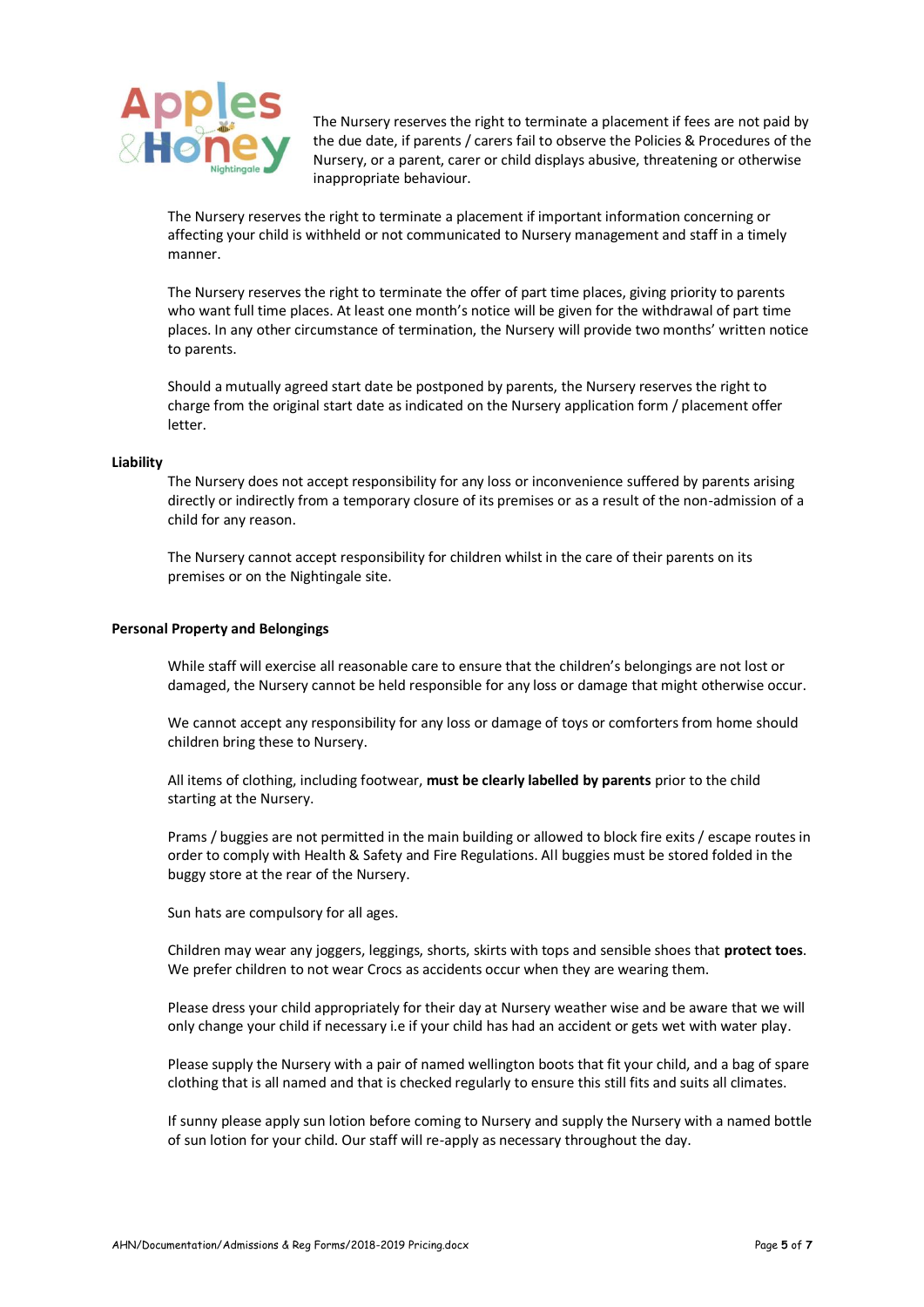

# **Security and collections**

Children are not permitted to leave the premises with anyone unknown to staff. Parents are asked to provide Nursery staff with a list of all individuals

who will be dropping off and / or collecting their child. This information should include full names, addresses and telephone numbers for each named adult. If a parent needs to put into place a last minute change to the collection list, they must notify the Nursery in person / by telephone of this request.

Parents / carers must observe the Nursery's Security Policy at all times and ensure that all doors / gates are securely closed and that they do not allow unknown people entry to the Nursery under any circumstances.

When dropping off or collecting their child all parents and carers must park safely and with due consideration to our neighbours. Parents must refrain from blocking residents' driveways at all times.

Failure to adhere to this policy may result in the termination of the child's placement with the Nursery.

## **Consent forms**

Parents will be required to sign a declaration of consent form for the following:

- Administration of prescription medicines.
- Summoning emergency medical assistance, which may include taking a child to a GP or hospital.
- Liaising with external professionals.
- Trips and outings away from the Nursery.
- Consent for named individuals to drop off and or collect your child from Nursery. Applying sun-cream and face-painting – as part of certain creative activities.
- Online Safety Acceptable Use

The use of photographs and videos in children's' on line 'Tapestry learning Journal' Taking photographs of your child which may be used for display purposes within the Nursery/Nightingale House or for use on our website/ Facebook / Twitter Taking photographs of children at the Nursery as individuals and / or as part of a group activity / performance.

Parents may withhold permission for any or all of the above and will accordingly be asked to complete a Consent Withheld form. In such cases the Nursery will use all efforts to hide the said child's face by use of blurred or cartoon imagery. The Nursery cannot be held liable in cases of genuine error.

#### **Complaints**

To help resolve any issues or concerns, the Nursery maintains a formal complaints procedure to ensure that your views are heard and dealt with promptly by a senior member of staff at any time.

If the complaint is not satisfactorily resolved, you may elect to discuss the matter with the Head Teacher in a private capacity.

If the complaint is about our Nursery Manager or not resolved to your satisfaction, please contact our Chair of Directors: Edwardleek@gmail.com

Should you feel thereafter that your concerns have still not been dealt with satisfactorily over a subsequent period of 7 working days; you may refer the complaint to the Office for Standards in Education (OFSTED), details of which are as follows:

Telephone number 0300 123 1231